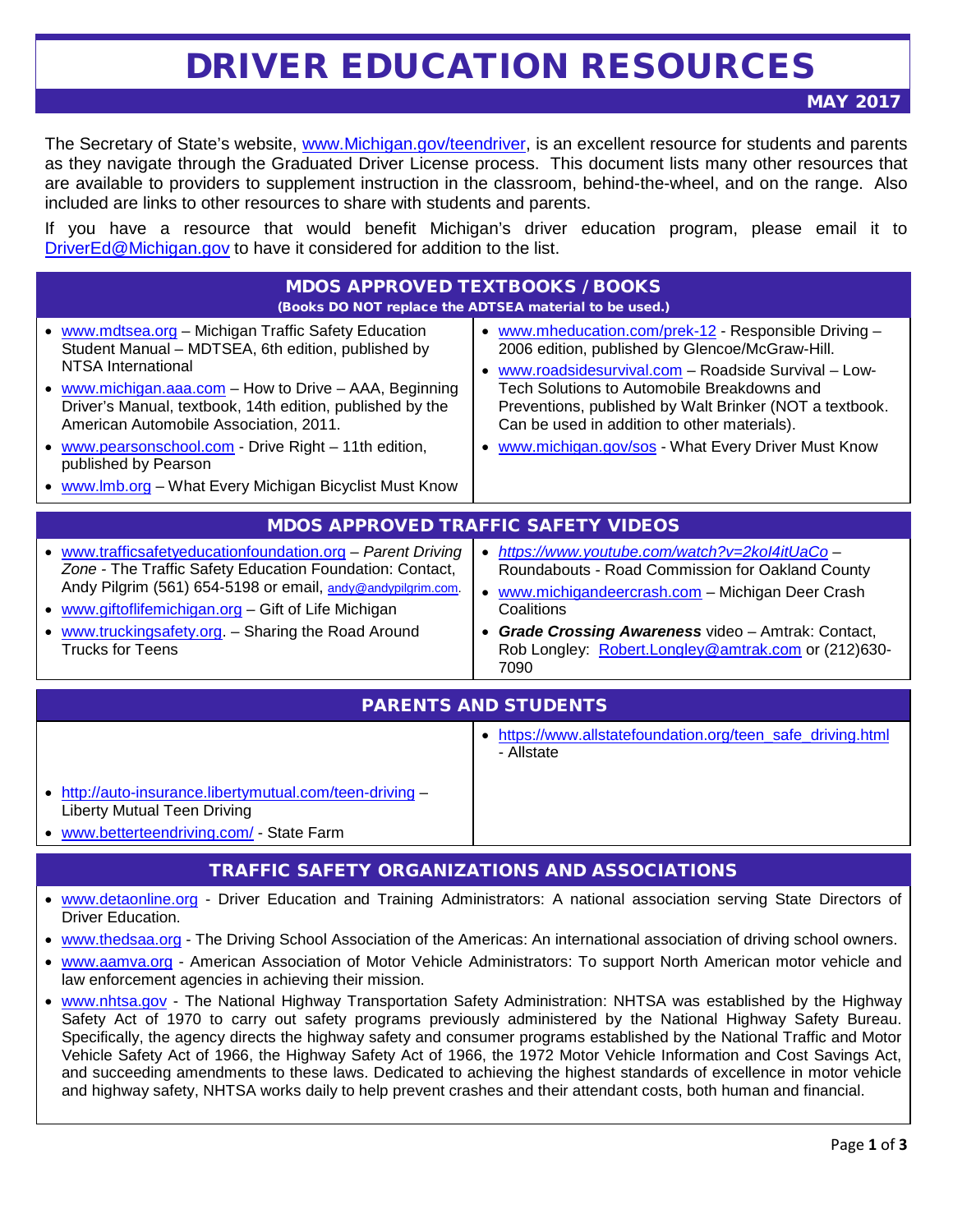## DRIVER EDUCATION RESOURCES

- [www.lmb.org](http://www.lmb.org/) The mission of the League of Michigan Bicyclists (LMB) is to promote bicycling and the safety of bicyclists on the roadways of Michigan. LMB is a non-profit, tax-exempt statewide membership organization working to improve conditions for bicycling in Michigan. LMB supports many programs and projects and cooperates with state and local agencies and other like-minded groups toward this goal.
- [www.bikeleague.org](http://www.bikeleague.org/) The League of American Bicyclists represents bicyclist in the movement to create safer roads, stronger communities, and a bicycle-friendly America. Through information, advocacy and promotion, we work to celebrate and preserve the freedom cycling brings to our members everywhere.
- [www.truckingsafety.org](http://www.truckingsafety.org/) The Michigan Center for Truck Safety is a non-profit organization dedicated to improving highway safety on Michigan's roadways, through comprehensive safety educational programs for Michigan's trucking industry.
- [www.umtri.umich.edu](http://www.umtri.umich.edu/) The University of Michigan Transportation Research Institute: They are committed to interdisciplinary research that will ultimately increase driving safety and further transportation systems knowledge. This site will share the most advanced research studies in the country.
- [www.drivingskillsforlife.com](http://www.drivingskillsforlife.com/) Ford Driving Skills for Life (DSFL): Established in 2003 by Ford Motor Company Fund, the Governor's Highway Safety Association, and a panel of safety experts to teach newly licensed teens the necessary skills for safe driving beyond what they learn in standard driver education programs. Ford DSFL helps young drivers improve their skills in four key areas that are critical factors in more than 60% of vehicle crashes: Hazard recognition, Vehicle handling, Speed management, and Space management.
- [www.driversedguru.com](http://www.driversedguru.com/) Drivers Ed Guru: If you're learning to drive or teaching your teenager the rules of the road, you may be bewildered as to where to start. We're dedicated to providing free instruction and advice for everything related to driver's education and learning how to drive.
- [www.teendriversource.org/](http://www.teendriversource.org/) Teen Driver Source: We can all help keep teens safe on the road. Whether you're a teen, parent, policymaker, educator, or researcher, this site will support your efforts with free information and downloadable resources.
- <http://driving-tests.org/> Driving Test: This website provides teens with an opportunity to complete practice permit tests from the comfort of their homes.
- <http://headsup.discoveryeducation.com/> Toyota Heads Up: This website provides teens with an interactive challenge and learn how to drive without any distractions.
- [http://www.teensmartdriving.com](http://www.teensmartdriving.com/) TeenSmart: This program uses behavioral intervention methodology and scientifically based instructional technology to identify and address the six factors that cause more than 90% of all teen collisions.
- [www.usa-traffic-signs.com/Test\\_s/50.htm](http://www.usa-traffic-signs.com/Test_s/50.htm) US Traffic Signs: Students can test their knowledge on the meanings of traffic and road signs. The test contains 5 parts, 30 multiple choice questions for each part. Grading is in real time after you submit the results and a detailed answer sheet is provided.
- [www.nsc.org/safety\\_road/TeenDriving/Pages/teen\\_driving.aspx](http://www.nsc.org/safety_road/TeenDriving/Pages/teen_driving.aspx) National Safety Council: This website provides numerous resources for the instructor, teen, and parents. Including a fun crossword puzzle testing their knowledge of statistics for their age group.
- <http://teendriving.statefarm.com/> Celebrate My Drive: This website is for everyone. It not only helps the parents with tips on quality practice driving but they can also play interactive games such as "Road Aware". Road Aware is a 3-D tool that helps teens learn to scan for hazards before they get on the road.
- [www.trafficsafety.org/](http://www.trafficsafety.org/)  The Network of Employers for Traffic Safety (NETS): The only organization dedicated exclusively to traffic safety in the workplace. NETS is a public/private partnership that engages employers of all sizes and industrytypes in seeking, developing, and expanding best practices in traffic safety.
- [www.noys.org/](http://www.noys.org/) NOYS': Their mission is to marshal resources that save lives, prevent injuries and promote safe and healthy lifestyles among youth.
- <http://impactteendrivers.org/> Impact Teen Drivers:This website has information for everyone regarding not only the "Impact Teen Drivers" but also "Reckless & Distracted Driving".
- <http://countdown2drive.org/> Countdown2Drive: Helps families build trust around a core reality of American life: the car.
- [www.saferdrivingforteens.org/](http://www.saferdrivingforteens.org/) Checkpoints: A Program designed for parents to guide them through the GDL process, in addition to instructor movies.